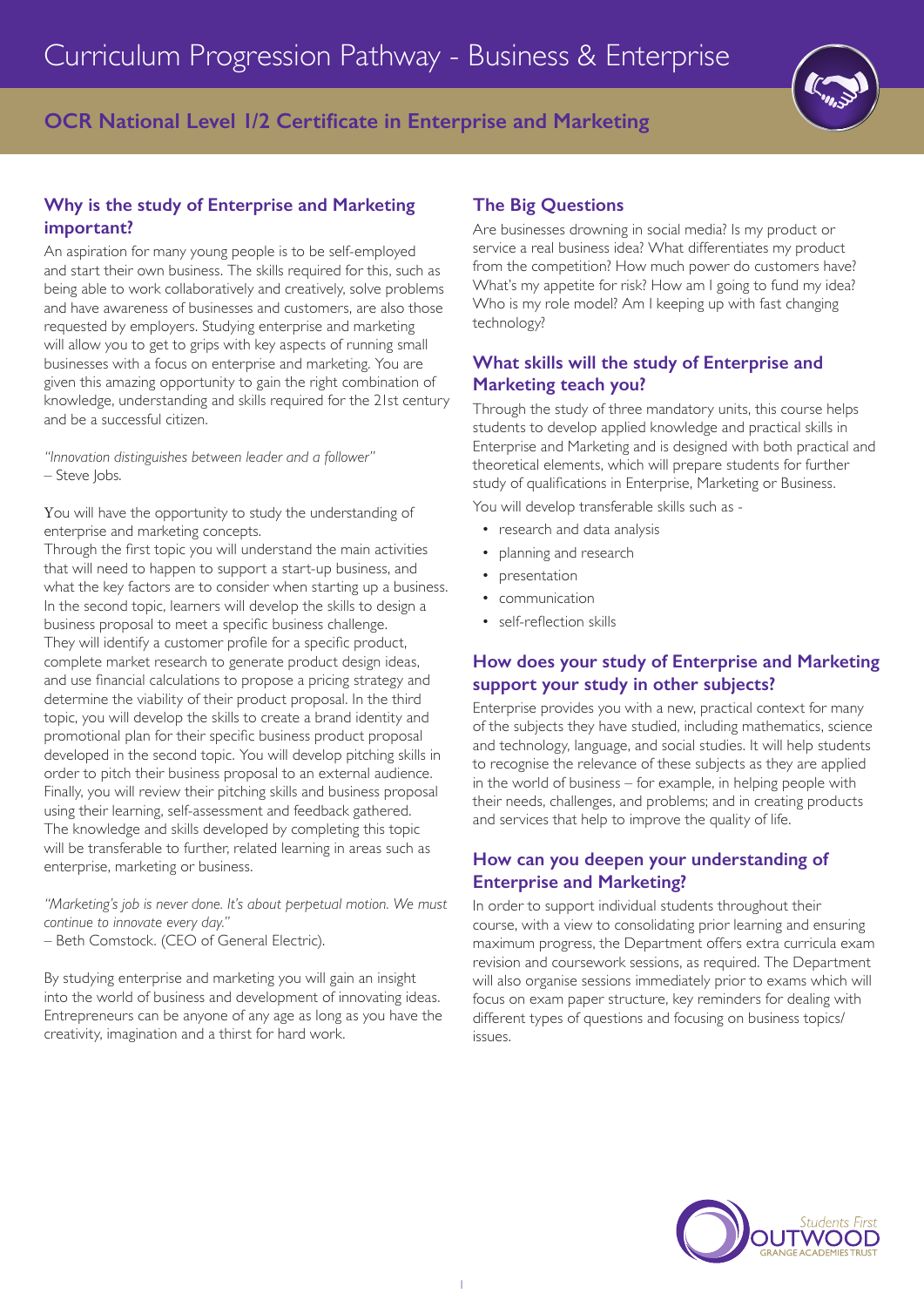## **How are you assessed in Enterprise and Marketing?**

All learners will study three mandatory topics as follows:

- Enterprise and marketing concepts
- Design a business proposal
- Market and pitch a business proposal

You are assessed internally through a controlled assessment and externally through two exams. There are 6 assessment points each year that we term Praising Stars©.

We assess how students at their current stage of study are on track to reach their end of stage targets which are formulated on aspirational expectation from their KS2 starting points. We make an informed prediction from our holistic assessments based on our subject mapping of expectation across the enterprise curriculum.

## **Key Assessment Objectives**

### R064: Enterprise and marketing concepts:

- LO1 Understand how to target a market
- LO2 Understand what makes a product or service financially viable
- LO3 Understand product development
- LO4 Understand how to attract and retain customers
- LO5 Understand factors for consideration when starting up a business
- LO6 Understand different functional activities needed to support a business start-up.

### R065: Design a Business Proposal

- LO1 Be able to identify the customer profile for a business challenge
- LO2 Be able to complete market research to aid decisions relating to the business challenge
- LO3 Be able to develop a design proposal for a business challenge
- LO4 Be able to review whether a business proposal in viable

#### R066: Promotion and Finance for Enterprise (external exam)

- LO1 Be able to develop a brand identity and promotional plan to target a customer profile
- LO2 Be able to plan a pitch for a proposal
- LO3 Be able to pitch a proposal to an audience
- LO4 Be able to review the strengths and weaknesses of a proposal pitch

## **How can Enterprise and Marketing support your future?**

The study of Enterprise and Marketing can lead to a wide range of careers:

This course is a fantastic foundation for developing skills that you can take with you into a wide range of careers. It aims to give you an understanding of the workings of business enterprise. This curriculum pathway can lead to a full range of education and training at Post 16 level. Studying Business is especially favoured by employers as students are equipped with the necessary skills in Business. Careers include:

- Office Manager
- Accountant Brand Manager
- Financial Adviser
- Bank Manager
- Business Analyst
- Quality Manager
- Solicitor
- Teacher
- Administration roles
- Human Resources Manager
- Marketing Manager